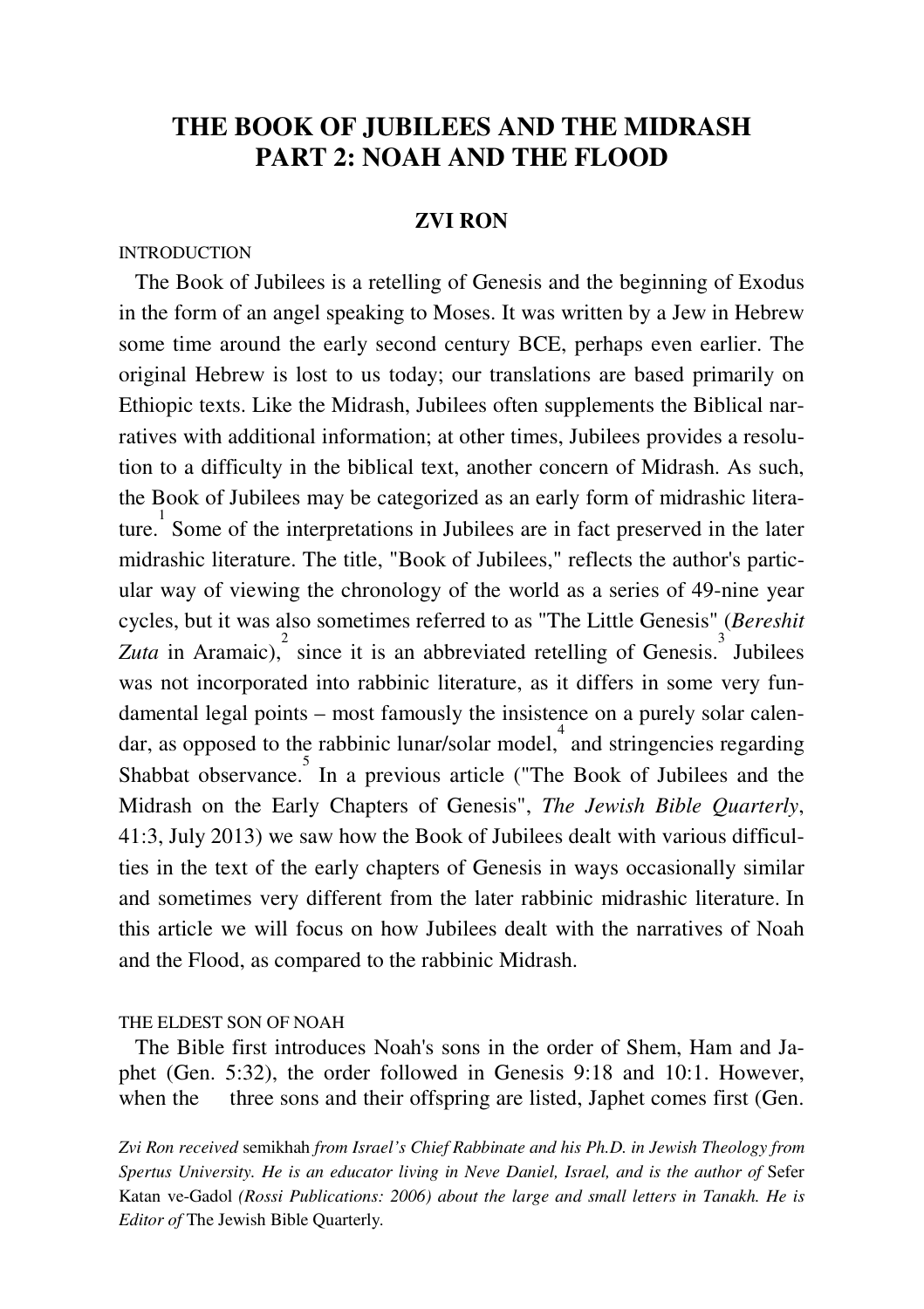10:2), followed by Ham (Gen. 10:6) and lastly Shem (Gen. 10:21). Genesis 10:21 refers to the relative ages of Shem and Japhet in an ambiguous way: *And to Shem, also to him* [*sons*] *were born…ahi Yefet ha-gadol.* This last phrase can be understood as either *the brother of Japhet the elder* or *the elder brother of Japhet*. Jubilees gives a detailed account of the birth of Noah's sons and states that Shem was the firstborn, being three years older than Ham and seven years older than Japhet (Jub. 4:33). Josephus also lists Shem as the eldest in his *Antiquities* (1:108-111). The standard syntax of Genesis 10:21 and its cantillation indicate that Shem was in fact the oldest of Noah's children. 6

 A problem arises from the assertion that Shem was the eldest of Noah's children. We are told that Noah was 500 years old when he began having children (Gen. 5:32), and that the Flood began in the 600th year of his life (Gen. 7:11). We are further told that *Shem was 100 years old when he begot Arpachshad, two years after the Flood* (Gen. 11:11). If Shem was the oldest, he should have been 102 (not 100) years old two years after the Flood. Thus the verses listing the names of the brothers indicate that Shem was the oldest, but the calculation based on these verses would indicate that he was not the oldest. However, as Ibn Ezra points out in his commentary to Genesis 10:21, there are a number of ways to interpret these figures so as to preserve Shem as the eldest, an approach also followed by Abrabanel.

 In contrast, *Genesis Rabbah* 26:3 explains that Japhet was actually the oldest; however, Shem is written first when the brothers are listed because he was chosen by God, born circumcised, and the ancestor of Abraham, and because the Temple was built in his land. While Japhet was born first, Shem was more holy and significant. This approach is followed in *Genesis Rabbah* 37:7 and is the conclusion in TB *Sanhedrin* 69b. Based on this, Rashi in his commentary to Genesis 5:32 explains that Japhet was the eldest, but Shem was more righteous.

 Seeing that the majority of verses put Shem first, implying that he was the eldest, it is not hard to see where Jubilees got the idea that Shem was born first. Why, then, would the Rabbis reject this approach? The Bible consistently presents a theme of reverse primogeniture, where the firstborn is rejected in favor of a younger son. 7 This is explicit with regard to Ishmael/Isaac, Esau/Jacob, Reuben/Judah or Joseph, Manasseh/Ephraim and, later, David/his brothers and Solomon/his brothers. Similarly, Cain, the firstborn, is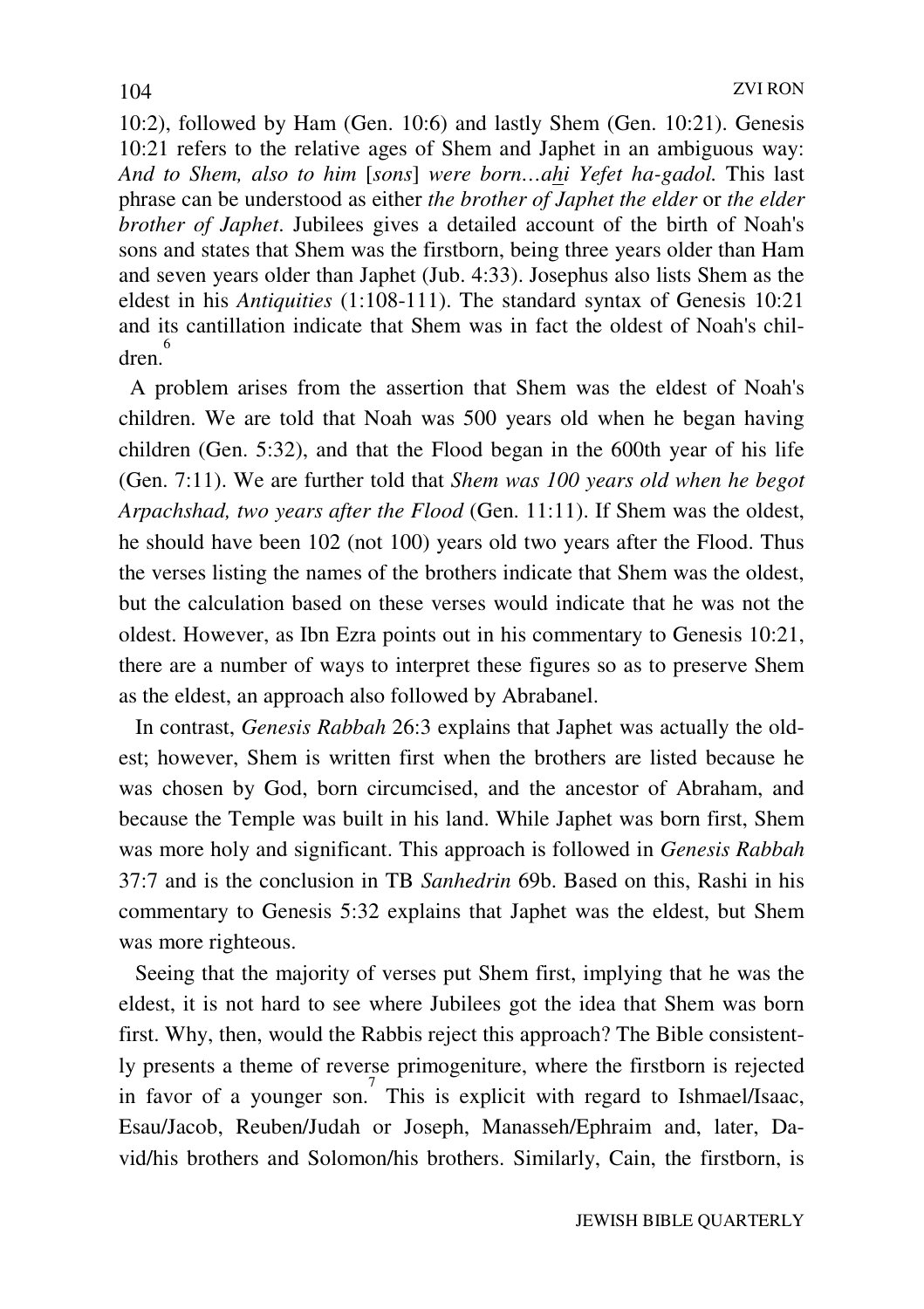villainous and murders Abel, his younger brother. It seems that the Rabbis of the Midrash read this idea into the sons of Noah as well, and understood that since Shem is the ancestor of the Israelites, he must follow the pattern of other biblical heroes and be a younger brother who usurps an unworthy older one. 8

 There may be an additional factor operating here as well. Japhet is presented in a positive way in the Bible, taking honorable care of his father Noah and receiving a blessing from him, just as Shem did (Gen. 9:23, 27). This seemingly places Japhet on an equal footing with Shem. Since Japhet is the ancestor of Javan, Greece (Gen. 10:2), there may be an implication that the dueling cultures of the Israelites and Greeks are in some way equally meritorious. However, by casting Japhet as a rejected firstborn, Japhet (and by extension his offspring) can be seen as unworthy of the birthright and somehow morally inferior to Shem, placing the Israelites in the superior position.

# NOAH'S WIFE

 In the Bible it is not unusual for wives not to be mentioned and, if mentioned, not to be named. By contrast, Jubilees commonly gives the names of the wives of biblical personalities: one of the characteristics of Jubilees is the large number of proper names it supplies, particularly of women.<sup>9</sup> In the case of Noah's wife, in Jubilees it is given as Emzara, his cousin (Jub. 4:33).

 *Genesis Rabbah* 23:3 identifies Naamah, the daughter of Lemech and sister of Tubal-cain (Gen. 4:22), as Noah's wife. This is consistent with the rabbinic approach to identify unnamed biblical characters with pre-existing, named biblical characters. 10 Since it is rare for the Bible to mention daughters by name, it was understood that Naamah must be significant. Additionally, since her name implies "pleasantness", and perhaps because her father had the same name as Noah's father Lemech, she was deemed an appropriate wife for Noah. Identifying Naamah as Noah's wife also serves to give purpose to the detailed list of Cain's offspring in Genesis 4:17-22, particularly since Naamah is the very last person mentioned in the genealogy, hinting that in some sense she is the culmination of the offspring of Cain. Also, it was important to find a name for Noah's wife to parallel the original first man and woman, Adam and Eve, who were both named.<sup>11</sup>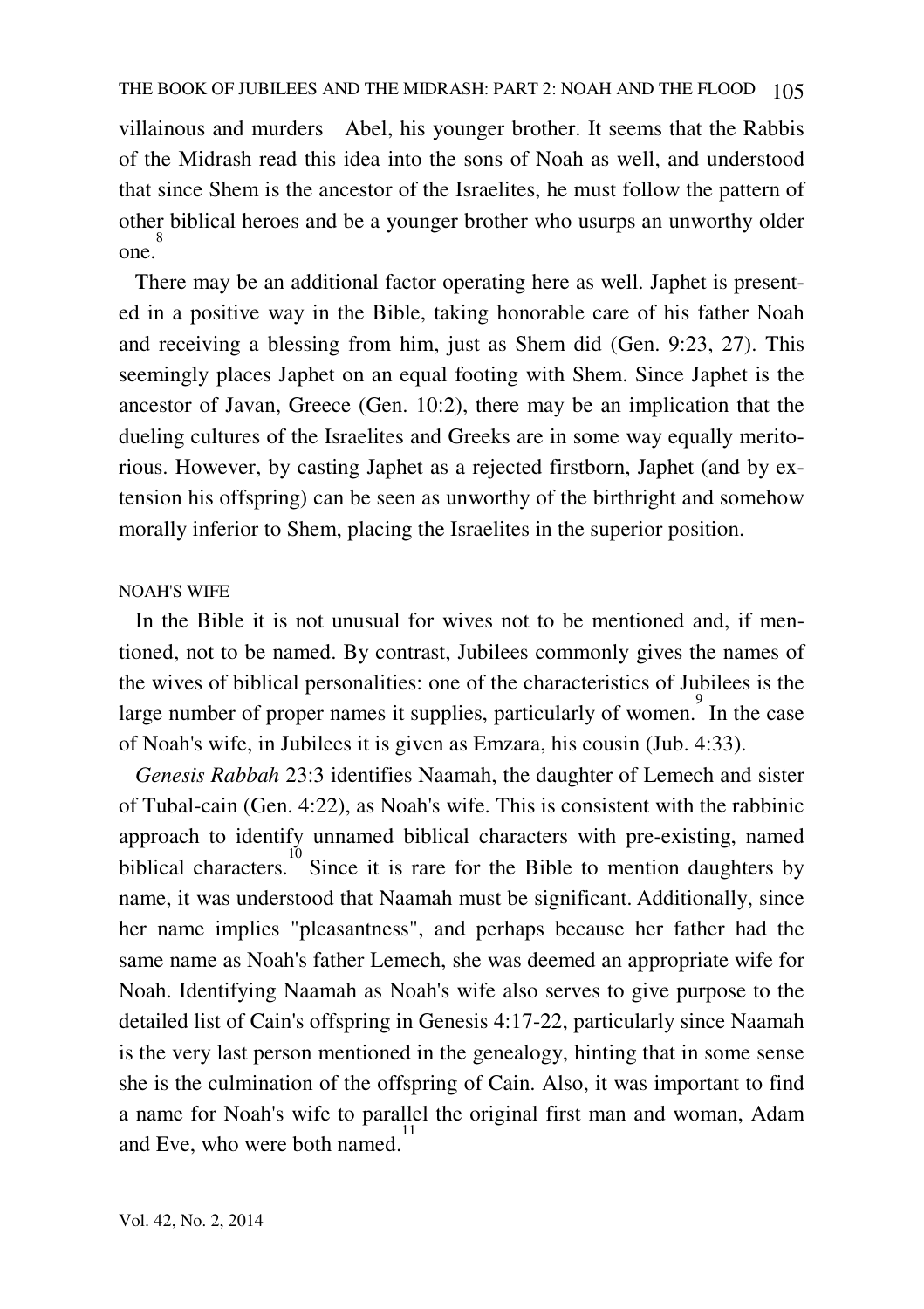Based on the different identifications of Noah's wife, we have two different views of the current ancestry of mankind. According to Jubilees, all of humanity is now descended only from Seth, Cain's offspring having been completely obliterated in the Flood. From the rabbinic perspective, humanity is descended from both Seth (on Noah's side) and Cain (his wife's side), and some Cain element still exists in the world. R. Naftali Zvi Yehudah Berlin, in his commentary *Ha'amek Davar* (Gen. 4:22), states that Naamah represents any good attributes in Cain that were considered important to preserve and contribute to the future of humanity. It is also worth noting that in the older amoraic literature of the Midrash (*Gen. Rabbah* 22:13, *Lev. Rabbah* 10:5) Cain is portrayed as a penitent, who then inspired his father Adam to repent as well. Thus, in the rabbinic view, there was some redemptive feature in Cain which may have been preserved through Naamah as Noah's wife.

# THE PURPOSE OF NOAH'S SACRIFICE

 The Bible records that Noah offered a sacrifice after leaving the ark: he *took of every clean animal and every clean bird and offered burnt-offerings on the altar* (Gen. 8:20). The exact purpose of these offerings is not stated explicitly, but we know that God was pleased with them (Gen. 8:21). In Jubilees we are told that two types of sacrifices were actually made. The first was a kind of sin offering: *and he made atonement for the land. And he took the kid of a goat and he made atonement with its blood for all the sins of the land because everything which was on it had been blotted out except those who were in the Ark with Noah* (Jub. 6:2). Noah also offered a calf, a goat, a lamb, kids, salt, a young dove, and a turtledove as burnt offerings (Jub. 6:3).

 *Genesis Rabbah* 34:9 records a dispute as to whether the sacrifices of Noah were burnt offerings (*olot*) or peace offerings (*shelamim*); however, there is no mention of the possibility that they were sin offerings (*korbanot hattat*). Both burnt offerings and peace offerings can function as a way for an individual to demonstrate a connection with God, and the rabbinic view is that this is what Noah sought to achieve with his sacrifices. Noah was successful in this endeavor, for immediately after the sacrifices we read of God's decision never again to destroy all living beings (Gen. 8:21).

 In Jubilees, Noah offered sacrifices for atonement. The concept of sacrificial blood achieving atonement is emphasized in Leviticus 17:11, while Jubi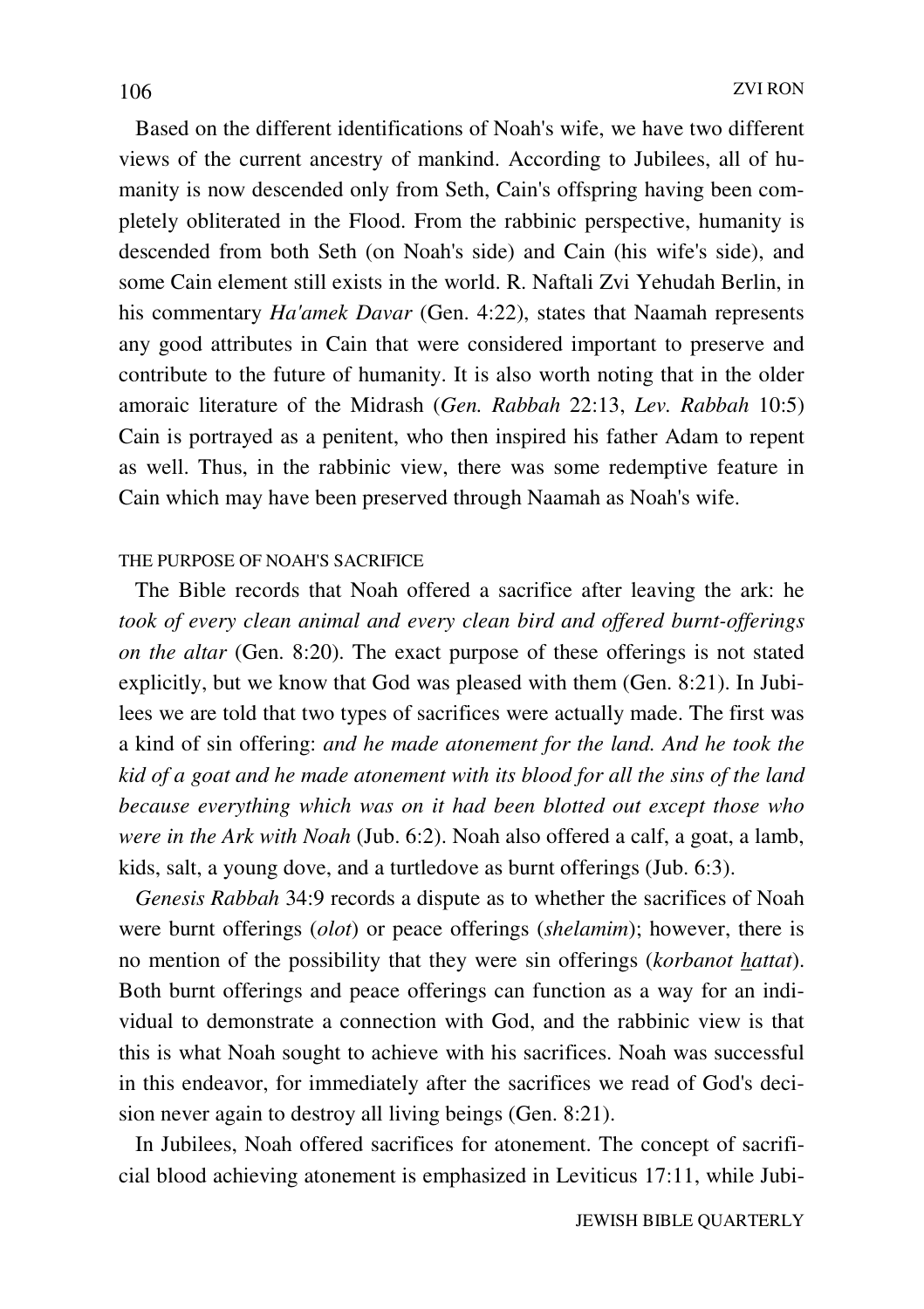lees predates this practice to Noah, in accordance with its readiness to find pre-Sinai precedents for Torah commandments.<sup>12</sup> The episode might also be viewed as Jubilees finding an early precedent for the Day of Atonement.<sup>13</sup> The concept of the land being defiled as a result of sin is also found in the Bible: Leviticus 18:26-28 emphasizes this in connection with prohibited sexual relations and Numbers 35:33-34 does so with reference to murder. It is a theme that runs throughout the Book of Jubilees.<sup>14</sup> The concept of the land being defiled in some way may also be found in God's statement before the Flood, *the earth is filled with violence* (Gen. 6:13), and after the sacrifice when God proclaims, *I will not curse the ground any more because of man* (Gen. 8:21). However, the concept of a sacrifice effecting atonement for the defiled land is not found in the Bible. Indeed, Numbers 35:34 specifically states that *the land can have no expiation for the blood that was shed on it, except through the blood of the one who shed it*. Similarly, regarding the ritual of the *eglah arufah*, a heifer slaughtered when a body is found in a field and the murderer is unknown, the Bible speaks of atonement for the people (Deut. 21:8), not for the land. Thus, from the rabbinic perspective, there was no point in Noah bringing an atonement sacrifice; it was the destruction of the evildoers during the Flood that provided the necessary atonement.

### THE FEAST OF WEEKS

 Just after God promises not to destroy the earth again with a flood and shows Noah the rainbow as a sign of this covenant, Jubilees states: *Therefore it is ordained and written in the heavenly tablets that they should observe the feast of Shavuot in this month, once per year, in order to renew the covenant in all (respects), year by year* (Jub. 6:17). Jubilees then goes on to describe how this festival was observed until the death of Noah, after which it was forgotten except for Abraham who observed it, as did Isaac and Jacob, after which it was forgotten again until the Israelites were told about it at Sinai (Jub. 3:18-19). Although this holiday is also associated with the first fruits, Jubilees understands that *this feast is twofold and of two natures* (Jub. 6:21), having an agricultural and historical component just like the other pilgrimage festivals, the historical aspect being a commemoration of God's covenant with Noah. According to Jubilees, then, the name of the holiday, Shavu'ot, refers to the oath (*shevu'ah*) God made to Noah, as well as the weeks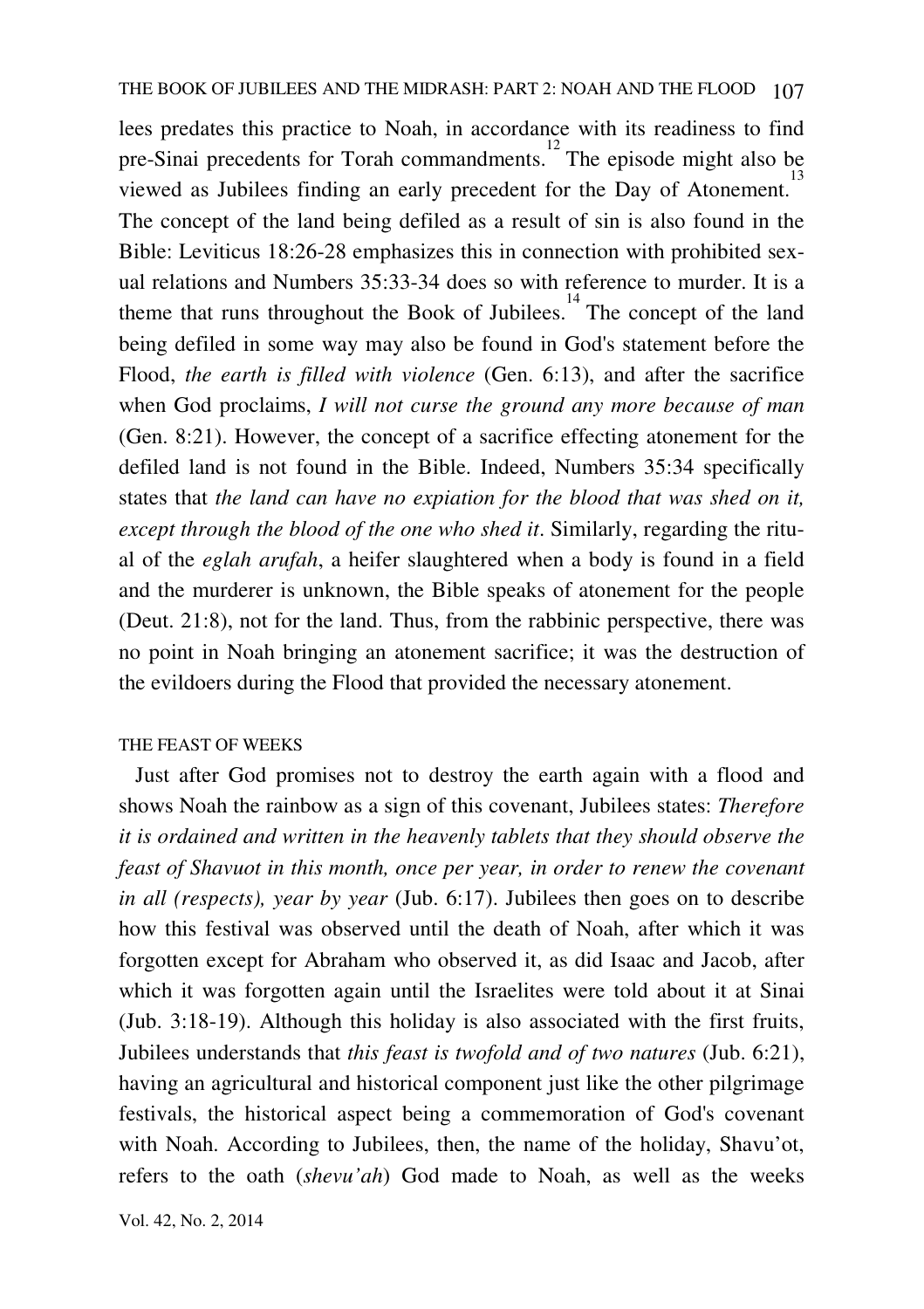(*shavu'ot*) leading up to the festival mentioned in the Bible. God's covenant with Abraham would take place on this day as well (Jub. 14:20, 15:1-9).<sup>15</sup>

 The Bible does not mention a historical component to Shavu'ot, but from the rabbinic perspective, this holiday commemorates the giving of the Torah at Mount Sinai. Jubilees also maintains that the giving of the Torah took place then (Jub. 1:1); however, it is just one of a series of covenantal events that took place on the original festival of Shavu'ot from Noah's time. Thus, while there is agreement that the giving of the Torah is commemorated on Shavu'ot, Jubilees believes that the holiday has its roots in Noah's time, a notion rejected by the Rabbis. From the rabbinic perspective, the pilgrimage festivals are all related to events unique to the experiences of the Israelites, and do not relate to pre-Abrahamic history. While Shabbat and Rosh Ha-Shanah do relate to the creation of the world, Shabbat explicitly in the Bible and Rosh Ha-Shanah rabbinically (Mishnah *Rosh Ha-Shanah* 1:1), this concept does not extend to the pilgrimage festivals, which are understood to be exclusively Israelite. 16

 It should be noted that Jubilees does not accept the rabbinic view as to the date on which Shavu'ot is celebrated. Jubilees understands that the Torah was given on the sixteenth of Sivan (Jub. 1:1), as opposed to the rabbinic view that this took place on the sixth or seventh of Sivan (TB *Shabbat* 86b). Thus, Jubilees has Abraham celebrating Shavu'ot on the fifteenth of Sivan (Jub. 15:1), in accordance with the approach of its author that Shavu'ot begins 50 days after the Shabbat following Passover (the 25th of Nisan). 17 This way of calculating the date of Shavu'ot stood in opposition to both the Pharisees, who counted 50 days from the second day of Passover, and the Sadducees, who counted from the first Sunday during Passover, and is in line with the Dead Sea sect. 18

### ON WHICH DATE DID THE FLOOD BEGIN?

 The Bible states that the Flood began *in the second month, on the seventeenth day of the month* (Gen. 7:11). TB *Rosh Ha-Shanah* 11b records a dispute about what this date represents. R. Yehoshua says it was the seventeenth of Iyyar, the second month counting from Nisan, whereas R. Eliezer contends that it was the seventeenth of Marheshvan, the second month counting from Tishri. The different dates place the Flood's occurrence either during the nat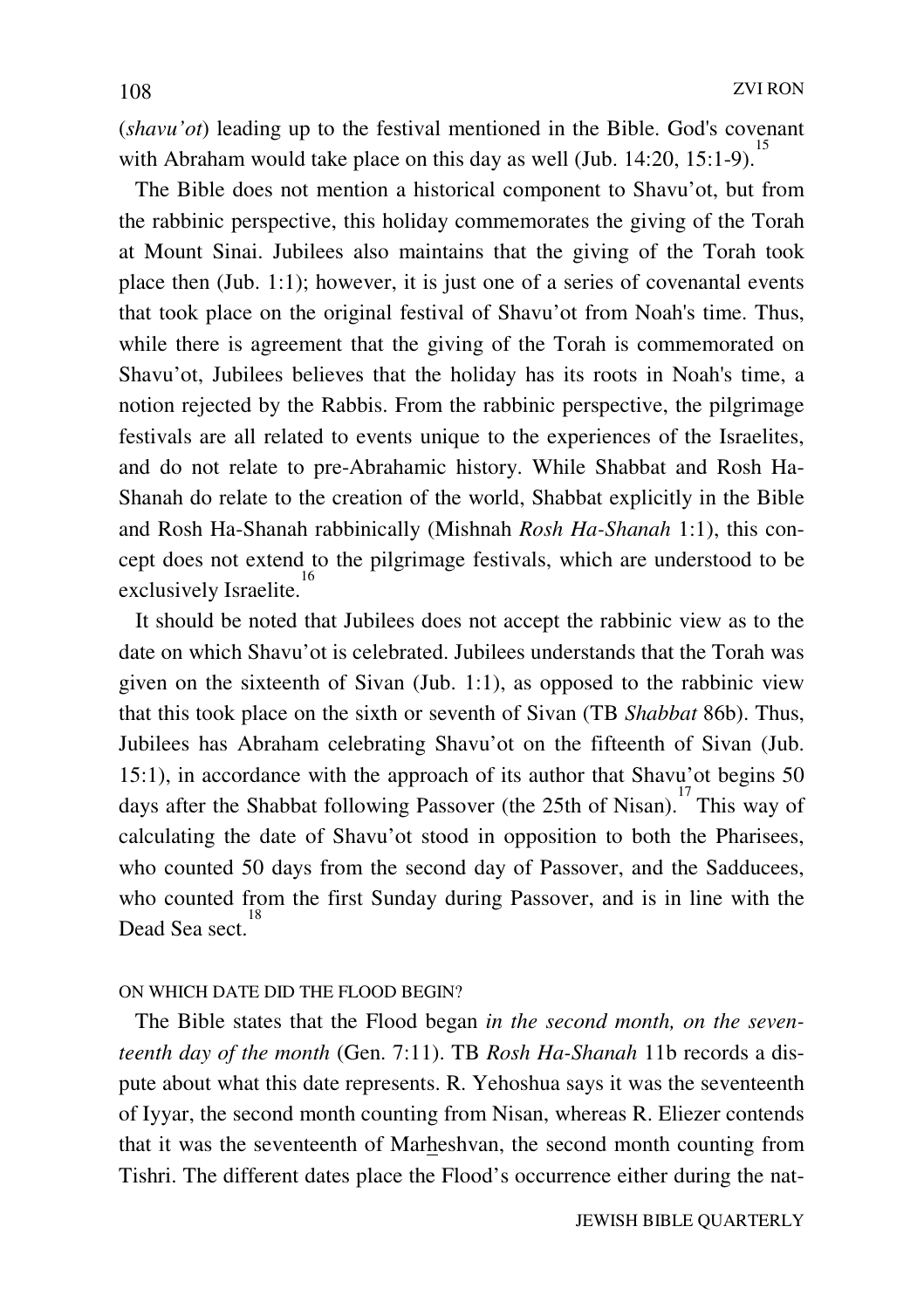ural rainy season (Marheshvan) or once the rainy season ends (Iyyar). In the discussion of these two approaches in the Talmud, R. Eliezer is on the defensive, the opinion of R. Yehoshua being considered more reasonable, since the Bible always refers to Nisan as the first month. Nevertheless, the debate concludes with the statement that the Jewish sages follow the opinion of R. Eliezer, while the gentile sages follow that of R. Yehoshua. *Seder Olam Rabbah* (ch. 4) likewise states that "the Sages accept the words of R. Eliezer regarding the Flood." The Jerusalem Talmud (*Rosh Ha-Shanah* 1:1) only records the view of R. Eliezer, 19 as does *Genesis Rabbah* (33:7). Josephus, too, quotes only the Marheshvan opinion (*Antiquities* 1.3.3).

 Jubilees does not explicitly place the beginning of the Flood in either Iyyar or Marheshvan, simply declaring (like Genesis) that it began on the seventeenth day of the second month (Jub. 10:23). However, Jubilees, like the Bible, always calculates the months from Nisan. Accordingly, Jubilees follows the opinion of R. Yehoshua, that the Bible always calculates the months in terms of Nisan being the first. 20

 The reason why R. Eliezer's opinion became the accepted rabbinic view was because it implicitly rejected any association of Noah with Shavu'ot. This has to do not with the date when the Flood began, but rather with the last date recorded in the narrative, the day the earth finally dried – *in the second month, on the twenty-seventh day of the month* (Gen. 8:14). According to R. Eliezer's interpretation, this month was Marheshvan, over half a year away from the Shavu'ot festival. However, according to R. Yehoshua (and Jubilees), it meant the end of Iyyar, enabling Noah's sacrifice upon leaving the ark to coincide with Shavu'ot in Sivan. It should be noted that the Torah never states that Tishri is the first month of the year,  $\frac{21}{2}$  and it would seem more logical to follow the view of R. Yehoshua, that the Bible consistently uses the same reference point (Nisan) for calculating months throughout the text. Yet the view of R. Eliezer was accepted by the Sages, because it refuted any possible Noah/Shavu'ot connection, a connection dismissed in rabbinic literature.

#### PLANTING THE VINE

 After the covenant of the rainbow and the list of Noah's sons, the Bible relates: *Noah the husbandman began, and planted a vineyard. He drank of the wine and became drunk, and he uncovered himself within his tent* (Gen.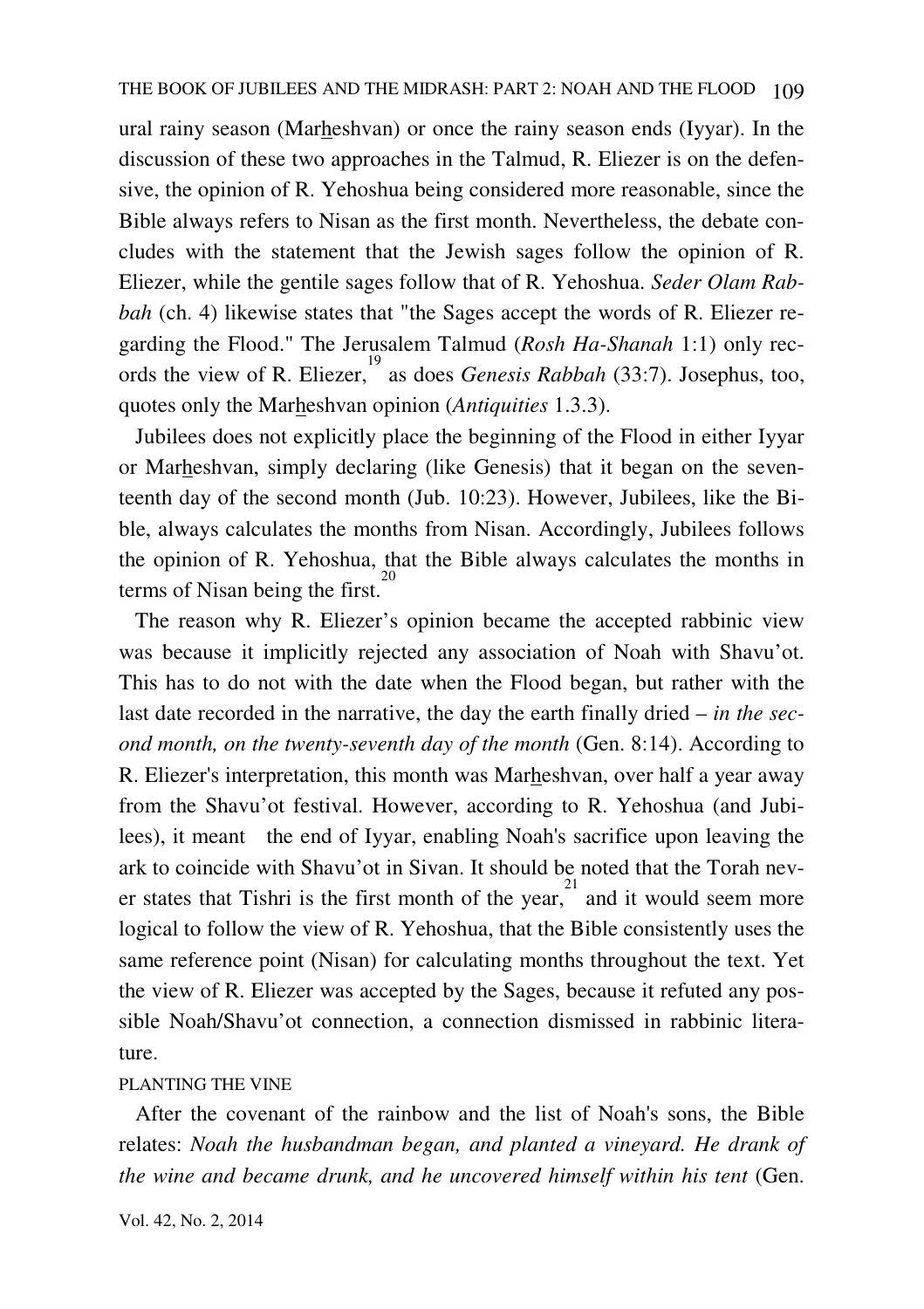9:20-21). The fact that this is written immediately after the passage about Noah's sons emerging from the ark, and with no other indication as to when Noah planted the vineyard, gives the reader the impression that this was one of the first things Noah did once the Flood ended. Now that the danger has passed and God is appeased, Noah seems to shirk any further responsibility and gets drunk.

 The Book of Jubilees puts a more positive spin on this episode. First of all, it provides a timeline, informing us that Noah planted the vine many years after he came out of the ark. The vine took four more years to produce fruit (Jub. 7:1), and another year was needed for the wine to be ready (Jub. 7:2). Jubilees further states that Noah drank the wine as part of a feast that included many burnt offerings as an atonement for him and his sons (Jub. 7:3). The wine was sprinkled on the altar, along with frankincense (Jub. 7:5), and it was only afterwards that Noah drank some of the wine  $\left(\text{Jub. } 7:6\right)^{22}$  Noah thus became drunk in the context of a religious festival. While this was certainly improper behavior, Jubilees is far kinder than the biblical account, which provides no ritual context for Noah's drinking of the wine. According to Jubilees, Noah planted the vine to produce wine for ritual use during the festival; becoming drunk was an unfortunate and unintended result of his good intentions. Furthermore, accord- ing to Jubilees 7:7, Noah *lay down and slept, and was uncovered in his tent as he slept*. This means that Noah could hardly be blamed for his nakedness, as this occurred when he had already fallen asleep, a detail not mentioned in the Bible.

The Midrash is very critical of Noah, interpreting the phrase "Noah began" (*va-yahel*) in Genesis 9:20 as "Noah profaned himself" (the word *hol* means "not holy") by planting a vineyard: he should have planted something more beneficial instead (*davar aher shel takkanah*), such as figs or olives (*Gen. Rabbah* 36:3). TB *Sanhedrin* 70a states that Noah should have known that wine causes problems, as the forbidden fruit responsible for Adam's downfall was a grape vine. Other midrashic sources go even further, having Noah agree to join Satan in planting the vineyard. 23 *Genesis Rabbah* 36:4, in direct opposition to Jubilees, states that the wine was ready and that Noah became drunk on the day he planted the vineyard, implying a hasty and thoughtless action. Later rabbinic literature places the drunkenness episode on the very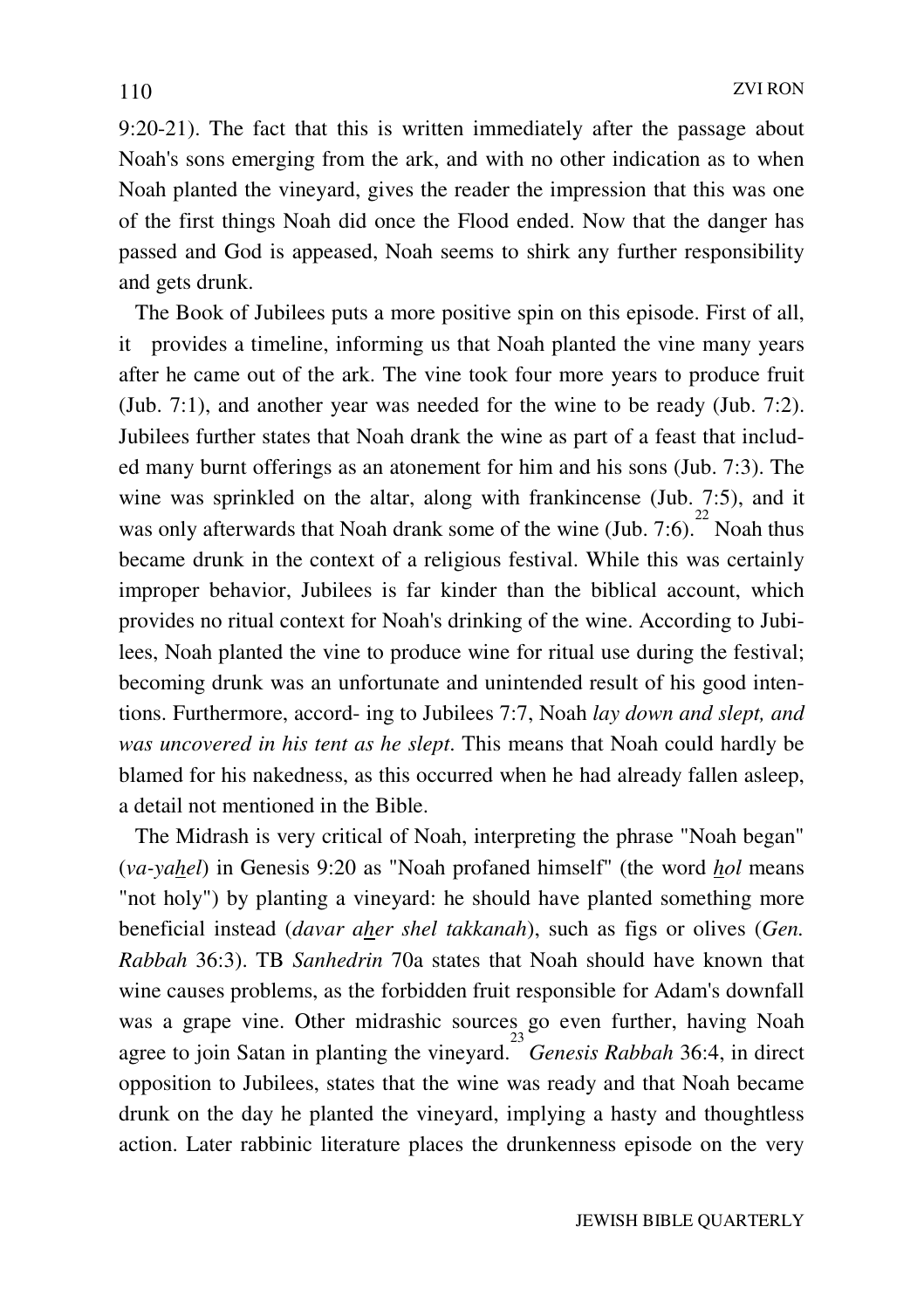day Noah emerged from the ark (*Zohar Hadash*, *Midrash ha-Ne'elam*, No'ah, 38a).

 Jubilees casts the episode of Noah's drunkenness in as positive a light as possible, in accordance with its general approach – seeing Noah as very righteous and even acting as a priest in terms of the sacrifices he offers.<sup>24</sup> Jubilees is interested in making Noah serve as an exemplary righteous person, one to be emulated, for example, through the holiday of Shavuot that he established. He is given similar prominence in Qumran literature. Noah is cast in the role of the first priest sacrificing on a mountaintop (a prefiguration of the Temple Mount?), surveying the land from Lubar, and later walking through its length and breadth, thus linking Noah with Abraham (see Gen. 13:14-17). None of these ideas can be found in rabbinic literature. Jubilees adds extra-biblical heroic episodes to Noah's life as well, such as his battle with the demons (Jub. 10:1-14).<sup>25</sup> The Rabbis did not view Noah as a wholly righteous figure, most famously in TB *Sanhedrin* 108a, where R. Yohanan states that Noah was righteous only in comparison with his own dreadful generation. The Rabbis looked instead to Abraham for their earliest role model.

 We have seen that the Book of Jubilees deals with many of the same questions and ambiguities in the biblical text that concerned the later rabbinic literature. Some of the interpretations found in Jubilees were accepted, some rejected and others suppressed. Much of the rejected material concerning Noah in Jubilees has to do with his elevated status, crediting him with the Shavu'ot festival's inauguration. The choice of Noah, or indeed any pre-Abrahamic figure, as a role model was rejected by many rabbinic thinkers, and this is reflected in their attitudes toward Noah. The Book of Jubilees affords us a glimpse of how the Bible was interpreted in ancient times, centuries before the midrashic literature we are familiar with today came into existence.

#### **NOTES**

All translations of the Book of Jubilees are from O. S. Wintermute, *Jubilees: A New Translation and Introduction*, in James H. Charlesworth, ed., *The Old Testament Pseudepigrapha*, vol. 2 (New York: Doubleday, 1985).

1. Wintermute, pp. 39-40.

2. S. Herr and S. Shrira, *Toledot ha-Sifrut ha-Talmudit* (Tel Aviv: Haskalah la-Am, 1937) p. 247.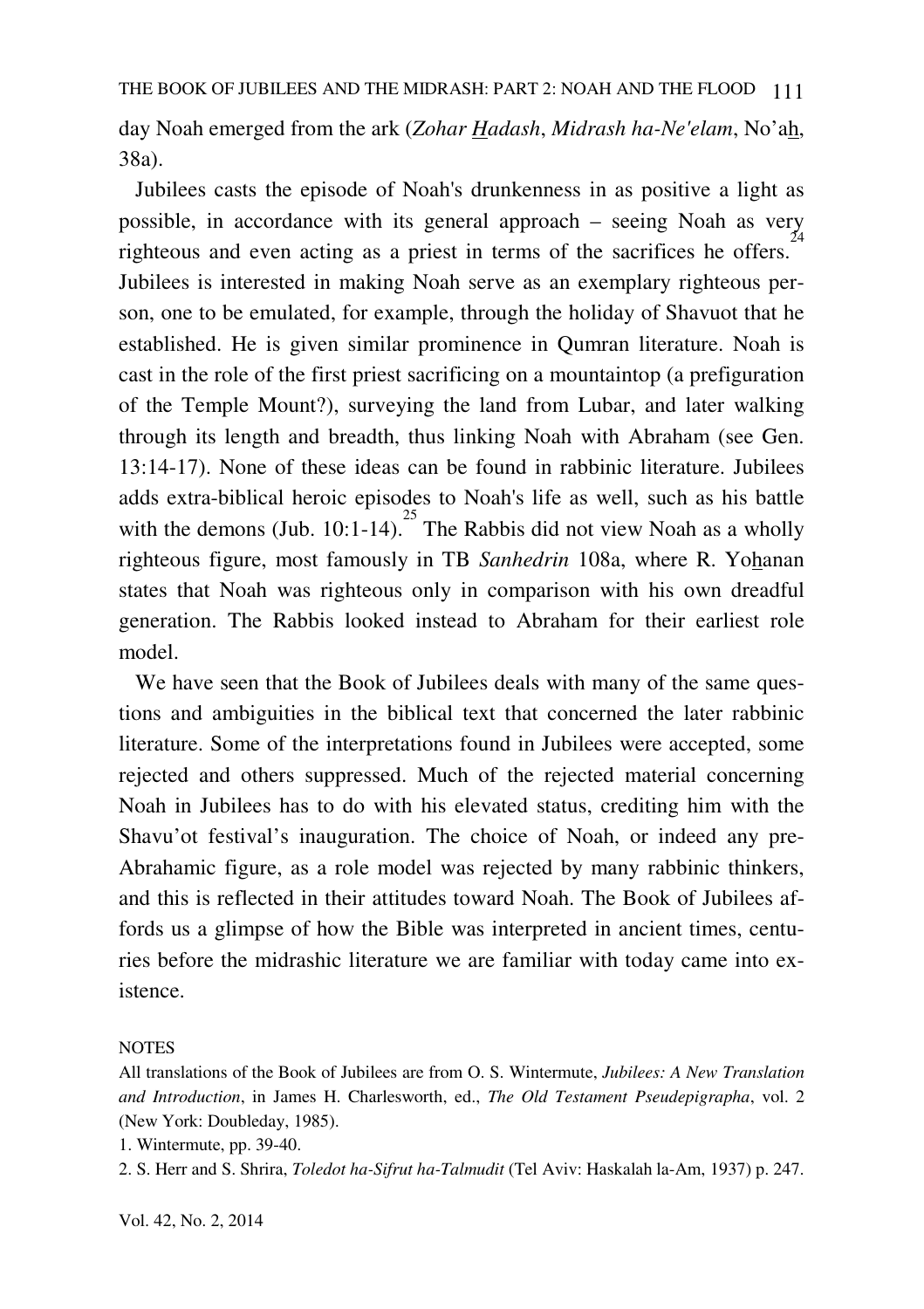3. Wintermute, p. 41.

4. See A. Z. Aescoly, *Sefer ha-Falashim* (Jerusalem: Reuven Mass, 1943) pp. 29, 60; and Michael Stone, "Astronomy in the Apocrypha", *Mahanayim*, vol. 125 (Tishri 1971) p. 108 (Hebrew).

5. Avraham Goldberg, "Rabbinic and Biblical Shabbat Prohibitions", *Sinai*, vol. 46 (Tishri 1959) p. 183 (Hebrew).

6. Nahum M. Sarna, *The JPS Bible Commentary – Genesis* (Philadelphia: The Jewish Publication Society, 1989) p. 78.

7. Robert Alter, *The Art of Biblical Narrative* (New York: Basic Books, 1981) p. 6; Laurence Turner, *Genesis* (Sheffield: Sheffield University Press, 2009) pp. 206-7.

8. There may be a textual hint that Shem was more worthy in that he is listed before Japhet when they cover Noah (Gen. 9:23) and received a blessing from Noah before Japhet (Gen. 9:26-27). However, this could just as easily indicate that Shem was older than Japhet.

9. R. H. Charles, *The Book of Jubilees* (London: Adam and Charles Black, 1902) p. xiv. See also Meir Bar-Ilan, "Personal Names in *Divrei Gad ha-Hozeh*", *Sinai*, vol. 114 (1994) p. 119, note 40. Jubilees also records the names of the wives of Noah's sons (Jub. 7:14-16). Similarly, Jubilees names the mountain on which Noah landed, Lubar (Jub. 5:28), as opposed to the more general description in Genesis 8:4. On the etymology of Lubar, see Richard C. Steiner, "The Mountains of Ararat, Mount Lubar and *Har HaKedem*", *Journal of Jewish Studies*, 42:2 (Autumn 1991) pp.247-250.

10. See Rabbi Zvi Hirsch Chajes, *A Student's Guide to the Talmud* (New York: Philipp Feldheim, 1960) p. 172 ff.

11. See Yonah Bar Maoz, "The Wife of Noah", Bar-Ilan University: *Daf Parashat ha-Shavu'a*, No'ah, 1996.

12. James Kugel, *The Bible As It Was* (Cambridge, MA: Harvard University Press, 1997) pp. 38- 9.

13. Dorothy M. Peters, *Noah Traditions in the Dead Sea Scrolls* (Atlanta: Society of Biblical Literature, 2008) p. 83.

14. Harry Alan Hahne, *The Corruption and Redemption of Creation* (London: T. & T. Clark, 2006) p. 71.

15. On the elevation of the status of the Shavu'ot holiday in Jubilees, see Stephen Barton, *Holiness: Past and Present* (London: T. & T. Clark, 2003) p. 158.

16. Modern rabbinic writing ignores any role Noah may have played in establishing Shavu'ot, as information from the Book of Jubilees is usually disregarded. A notable exception is Nahman Tzelnik, *Sefer Atzeret* (Jerusalem: Makhon Harry Fischel, 1989) pp. 51-2, 56, 61, 334, 340.

17. Regarding the calculation of the date of Shavu'ot in Jubilees, see J. van Goudoever, *Biblical Calendars* (Leiden: Brill, 1961) pp. 65-68.

18. Elias J. Bickerman, *The Jews in the Greek Age* (Cambridge, MA: Harvard University Press, 1988) p. 110.

19. TJ *Avodah Zarah* 1:2 records that there are two opinions as to when the world was created, in Tishri or Nisan, but even there R. Yehoshua's name is not mentioned. See Heinrich Guggenheimer, *Seder Olam: The Rabbinic View of Biblical Chronology* (Northvale, NJ: Jason Aronson, 1998) p.48.

20. See Dov Ber Rotner, *Midrash Seder Olam* (Jerusalem: Makhon Tal Orot, 1988) p. 82.